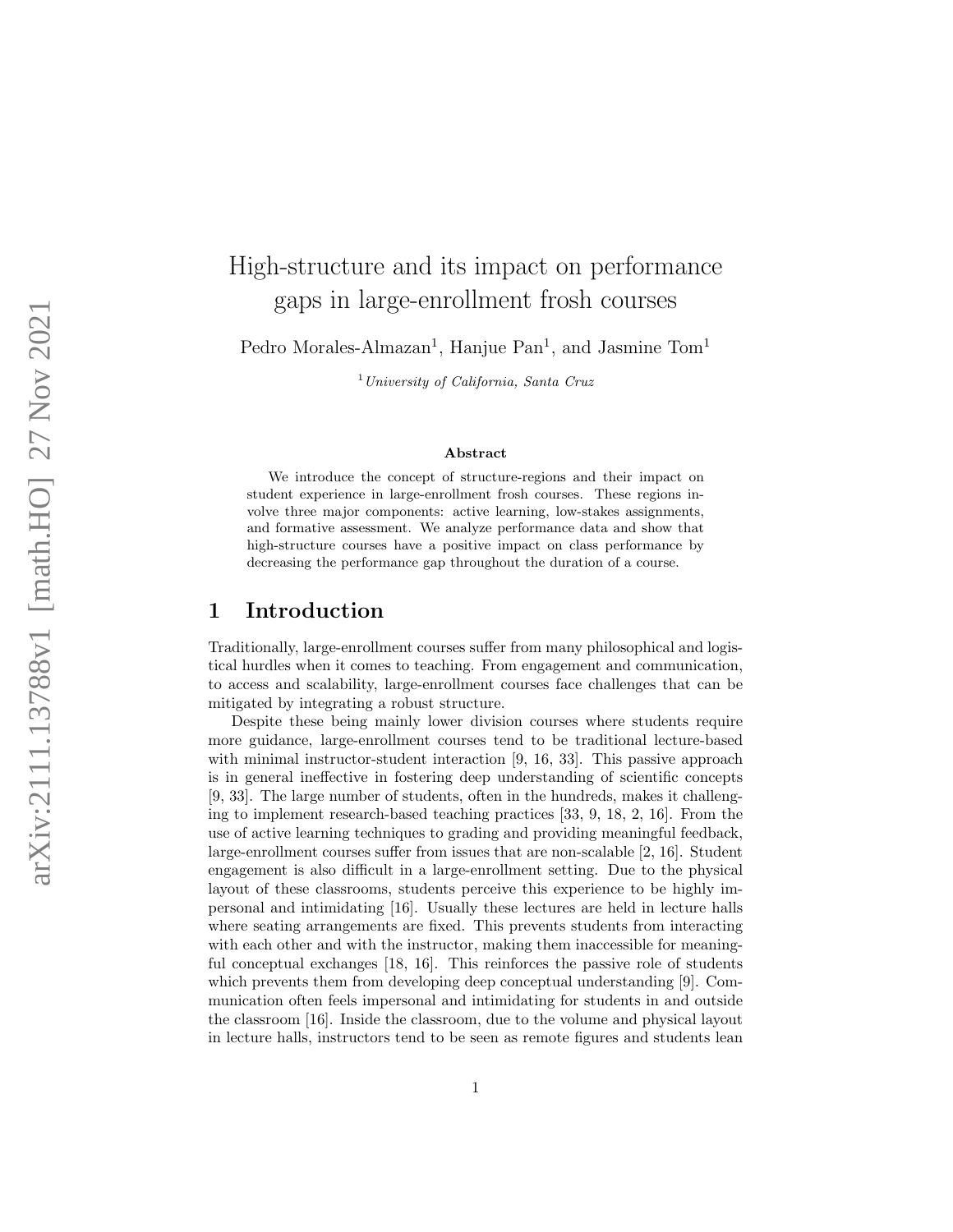to adopt an spectator role [16]. It is challenging to effectively manage student communication due to the limited human, time, and technological resources [16]. Outside the classroom, providing meaningful feedback for student work also becomes a difficult challenge, often with a reduced frequency and quality of it [33]. These characteristics tend to develop poor student motivation and satisfaction [33]. The use of technology has helped addressing some of the issues present in large-enrollment science courses [11, 29, 5, 20]. This provides a way of addressing the issues in scalability, engagement, and feedback in a more efficient way. In this paper we propose tackling these persistent challenges in large-enrollment courses with the framework of structure. By this we specifically consider three components: low-stakes assignments, active-learning activities, and formative assessments. By purposefully addressing these three components, a large-enrollment course can be moved from a low-structure region to a high-structure region, improving the student experience.

This article is organized in six sections. Section 1 presents an introduction to the topic including some of the most important challenges of large-enrollment courses. Section 2 describes what we define as structure in a classroom and the concept of structure regions. In Section 3 we describe the implementation of a highly-structured precalculus course at the University of California, Santa Cruz. Section 4 describes the analysis made on the impact of high-structured approaches in student performance from two large-enrollment math courses at the University of California, Santa Cruz. Section 5 presents the results of the analysis on these two courses. In Section 6 we make some final remarks and conclusions.

## 2 Structure

We define structure as the logistical breakdown of the activities in a course. This falls in line with the notion that highly-structured courses have a higher component of formative assessments and active learning, which has shown to impact student performance [15].

Structure then can be considered as a spectrum going from low to high. Low-structured courses are those where instruction is held in a traditional lecture style with students playing a passive role, few high-stakes assignments, and no formative assessments. In contrast, high-structured courses include active learning activities, many low-stakes assignments, and multiple formative assessments.

These three components provide a way to identify the level of structure a course have. We can see in Figure 1 that we can move from a region of low structure to a higher structure by increasing in any of these directions.

It has been shown that high-structure positively impacts student performance with respect to low and medium-structured courses [15, 17]. Even more, high-structure decreases the equity gap experienced by underrepresented students [17]. Other studies suggest the importance on structure even in remote settings as a way to compensate for highly interactive environments [23]. This is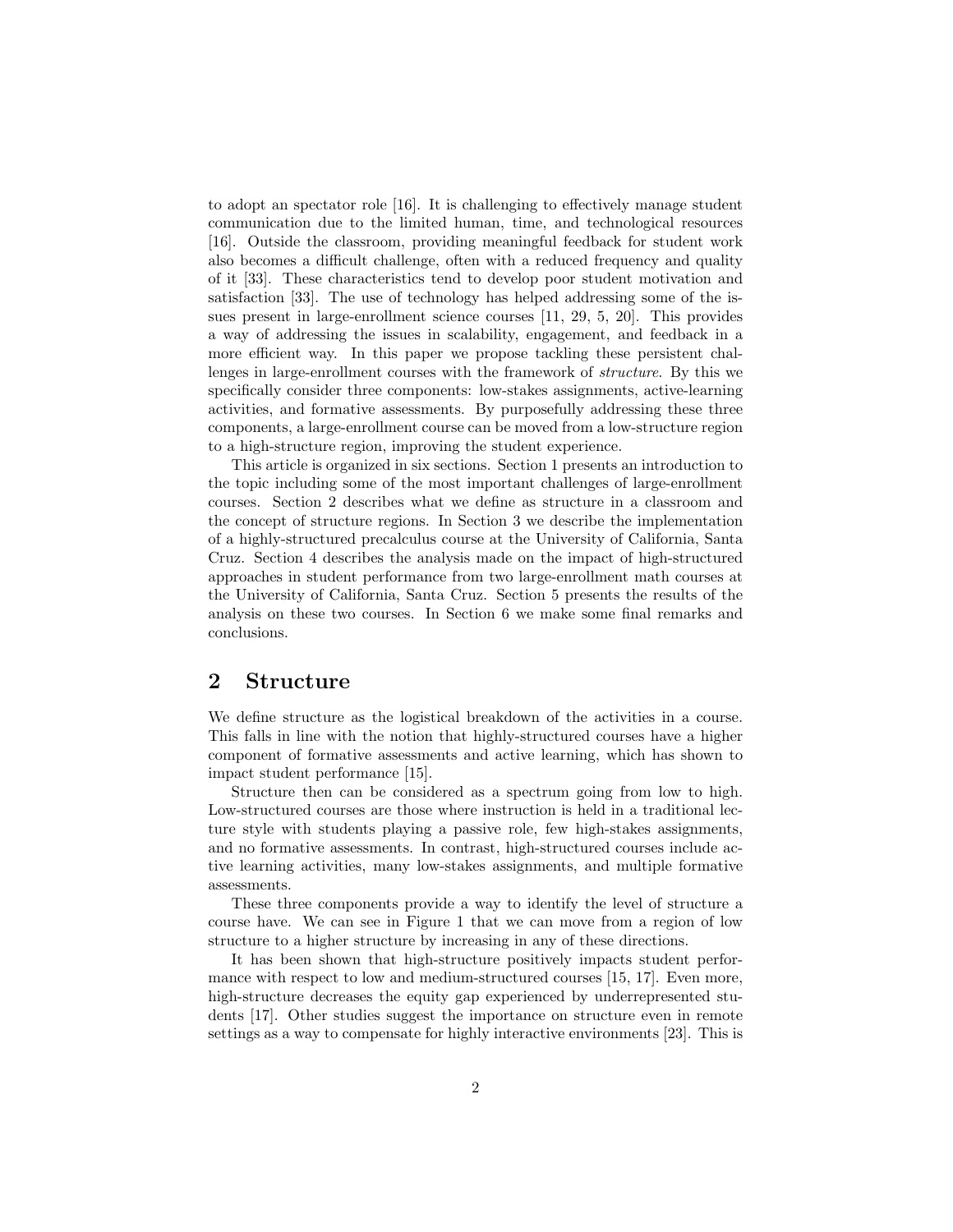

Figure 1: Dimensions of course structure.

particularly relevant, not only in distance learning, but also in large-enrollment courses.

We could say that large-enrollment courses behave similarly to distance courses in the sense that students do not experience the same level of interaction and have an in-mass experience [14, 24]. Typically, these courses have low engagement and interaction among students and with instructors [13, 32, 14, 24].

Traditional large-enrollment intro level courses then exist in the low-structure region, being heavily lectured, impersonal and with low student interaction, relying on few high-stakes assessments [14, 24, 30, 6].

### 2.1 Impact of structure

The amount of active learning activities, formative assessment, and low-stakes assignments relate to the engagement and performance of students in largeenrollment courses. Moving from a region of low-structure into a higher-structure region positively impacts students.

Using the framework of structure it is possible to better identify effective ways of addressing some of the typical issues present in teaching large-enrollment courses. We can organize these issues in three main components:

- Scalability
- Engagement
- Feedback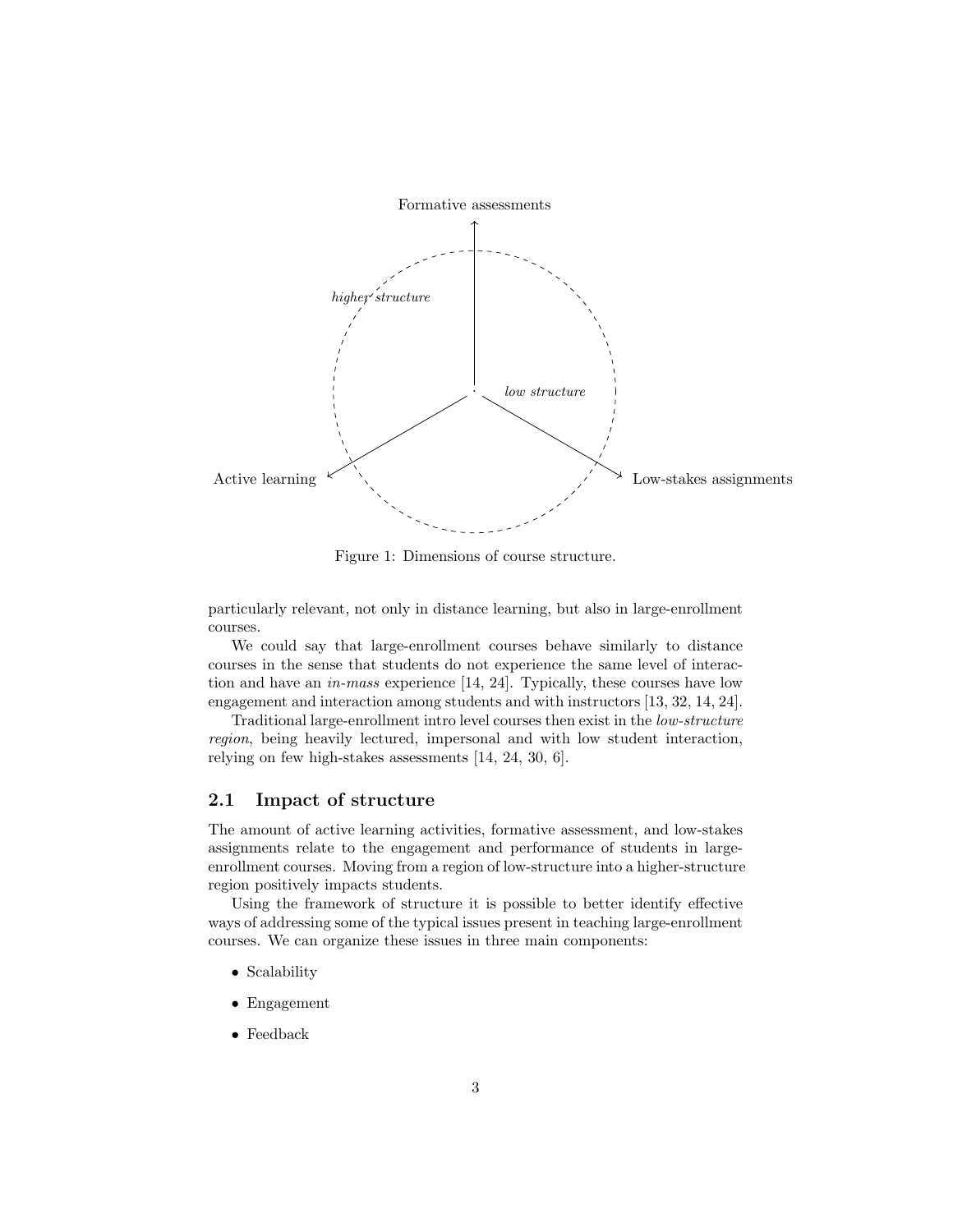### 2.1.1 Scalability

Scalability in general refers to the characteristic of a system or process to adapt to an increasing number of elements and to be capable of enlargement [8]. In the case of the teaching, scalability refers to the quality of being able to adapt to an increase in students for a course without diminishing the teaching and learning quality. Both logistical and physical constrains can affect the scalability of courses which in turn affect the student experience. Modern technology and the implementation of teaching teams has made possible to adopt scalable solutions in and outside the classroom.

A common artifact of non-scalable frameworks is to have few high-stakes assignments in a course. Due to lack of human and logistical resources, instructors often lean towards concentrating their course work and grading distribution on few high-stakes assignments, such as a midterm and a final, and a few of written homework assignments. High-stakes assignments often put a lot of pressure on students. Motivation decreases in high-stakes assessments, specially for minoritized students [3, 31, 25]. These also lead to lower retention and higher dropout rates [3].

In contrast, low-stakes assignments serve as an effective way to provide content practice and more effective approach in assigning grades. The use of lowstakes assignments provides students with the opportunity to routinely practice and increase their exposure to content. Using multiple low-stakes assignments fosters a more equitable system for assigning grades. Students' grades are taken to be the average of multiple assignments instead of just a single one. This avoids the uncertainty of a few assignments accounting for the student's grade. When considering multiple assignments, the validity of the grading system can be improved since the random errors in grades will partially cancel each other out [19].

### 2.1.2 Engagement

There are many conceptualizations of what engagement means in the classroom setting. Some of the most common ones focus on the level of interaction, participation, and interest to the subject matter from students [1, 10]. Engagement has profound impact in student learning and the development of self-regulated learners [12].

Usually in large-enrollment settings there is very little room for student interaction, participation, and the development of motivation on the subject matter. Student interaction becomes challenging, even more when the physical constrains of the room do not allow for chairs to be moved or rearranged. Also, it is difficult to have students actively participate, defaulting to a more passive role. This also makes it more challenging to develop student motivation towards the topics in the course.

The incorporation of active learning activities can positively impact engagement and sense of belonging for students in large-enrollment courses. Active learning activities aim for students to play an active role in the classroom. This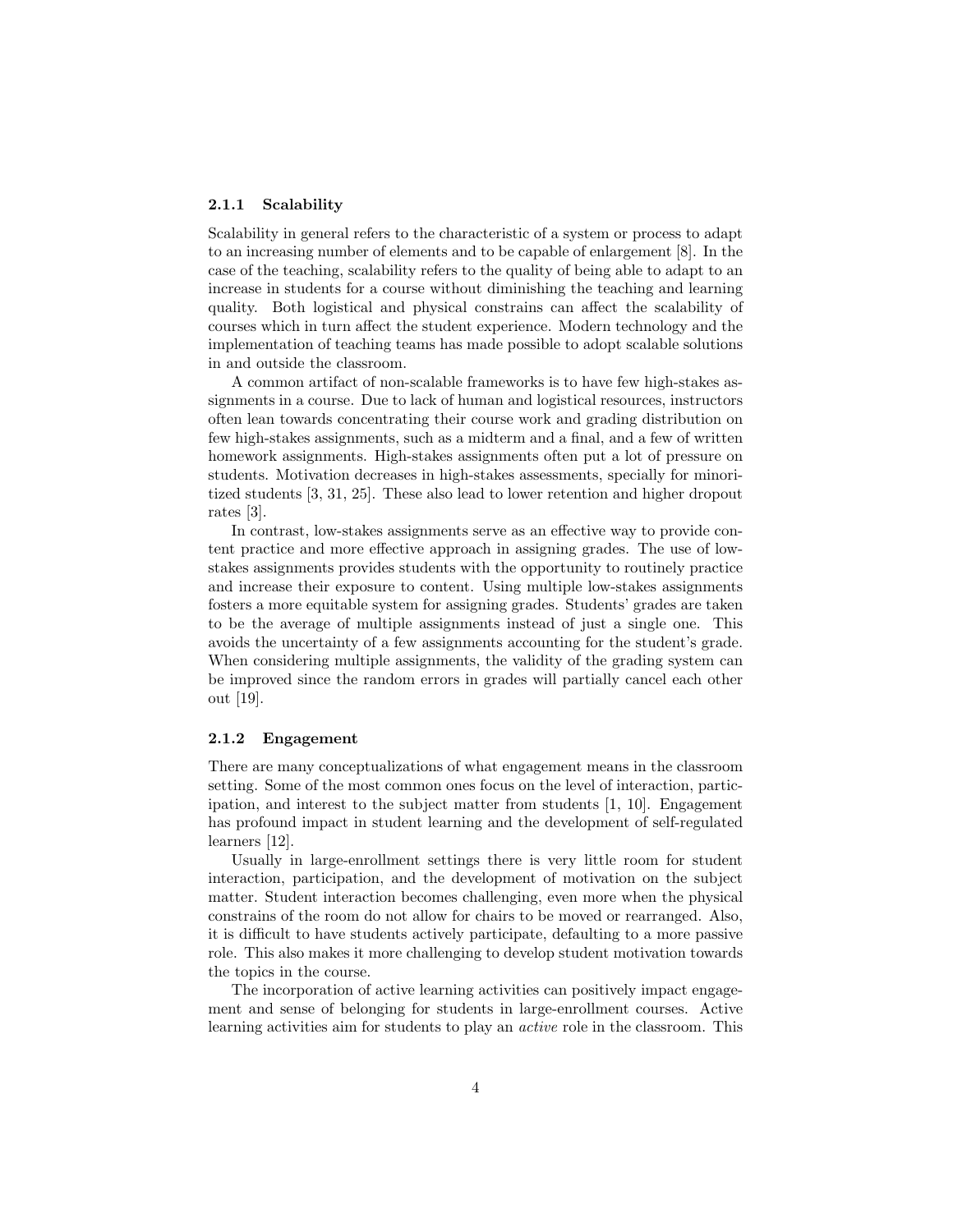fosters student-student and student-instructor interactions, creating a deeper sense of belonging, more class engagement, and learning communities.

### 2.1.3 Feedback

Feedback establishes a closed-loop in the learning process. Effective feedback can be used not only as a way to signaling students on the correctness of their work, but also as a way to guide their cognitive processes [4, 34]. The expectation of having feedback can alter student strategies towards assignments, helping them acquire more knowledge in fewer attempts [34].

Providing effective feedback becomes challenging in large-enrollment courses. Effective feedback usually requires meta-cognitive assessment and guidance, which can be time consuming and logistically laborious for large groups. Even more for paper-based assignments, returning them to students becomes challenging and sometimes even impossible.

Formative assessment can be utilized in large-enrollment courses for providing effective feedback and promote non-academic skills that are fundamental for student success. One of the main goals of formative assessment is to monitor the progress of the learning process in students [7]. This can be used for providing effective feedback to students that can them to focus on their weaknesses and strengths, as well as identifying learning strategies to enhance their achievement [27]. Formative assessment develops meta-cognition and self-efficacy in students which are fundamental, not only for the success in a particular course, but in their academic and professional career.

## 3 Implementation: Large-enrollment precalculus course

Precalculus courses at the University of California, Santa Cruz are often largeenrollment: usually between 200-300 students. The setup is traditionally lecture based on stadium-style rooms with optional smaller discussion sections held by teaching assistants.

One of the authors had been in charge of teaching these precalculus courses in the past few years. Following the high-structure approach, the setup of the course incorporates more active learning components, low-stakes assignments, and more formative assessments. This has been made possible with the implementation of technology and the support of a teaching team involving teaching assistants, learning assistants, and tutors.

## 3.1 Active Learning

Implementing active learning activities in any classroom can be challenging at first, even more when the number of students is in the hundreds and the seating is fixed. However, it is possible to adapt to these circumstances and to provide a more active experience for students.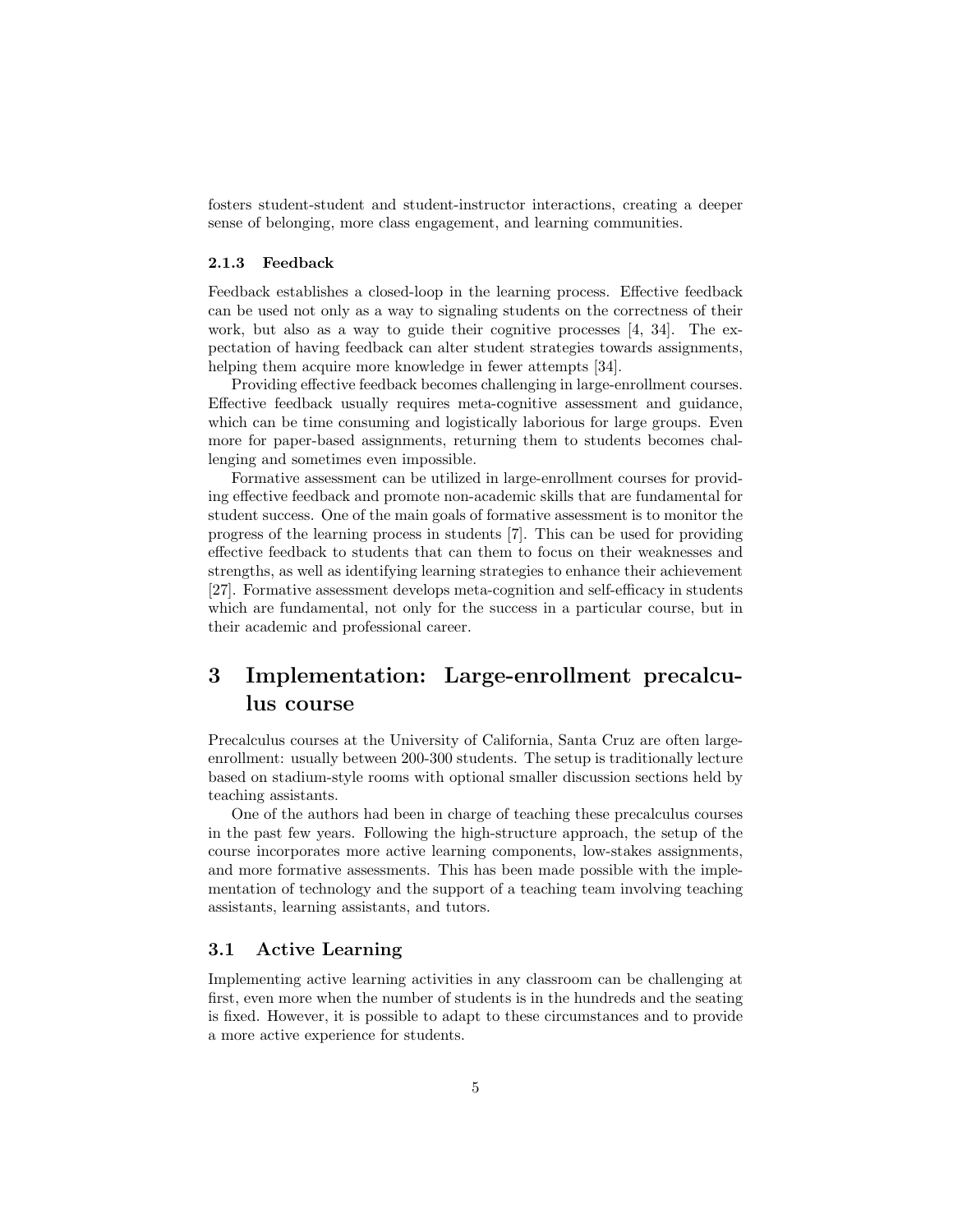For this course, the instructor includes small discussions to motivate or reflect upon the concepts seen in class. A sample prompt would be "*write down* an example of something that is not a function and talk to your neighbor about it." The instructor would give students a couple of minutes to write and discuss these, and then proceed to follow the main discussion about it. This might happen a few times during a regular lecture, where students are invited to think and share about concepts.

Another activity used is to work problems in groups. This might be challenging in rooms where the seats are bolted on the floor. However, it is still possible to have students work with their adjacent neighbors. That way groups of 2 or 3 students are possible. The instructor would display a problem and give 10-15 minutes for students to work on it. During this time, the teaching team would circulate in the room checking students' work and answering questions. Depending on the seating arrangement, physically accessing students to address their questions might be difficult. When possible, blocking students from seating every other row can give some walking room for the teaching team to access students.

During discussion section, the main approach from teaching assistants is to cover material using active learning techniques. Discussion sections are smaller sections with 30-35 students held in smaller rooms with better seating arrangements. By making these sessions to be mandatory and by having teaching assistants to focus on different active learning strategies, students experience more practice of the topics covered in class.

### 3.2 Formative assessments

Fluid two-way communication can be challenging in large-enrollment courses. Giving any type of meaningful feedback becomes a very difficult task when the number of students are in the hundreds. With the help of technology, helping students monitor their own learning progress and giving more effective feedback becomes a more realistic task.

Most of the communication for this precalculus course is handled through the University's Learning Management System (LMS). This LMS is used to have daily reflections regarding readings that students have to do before each lecture. These reflections are used as a metacognitive device to prompt students to think about the challenging and interesting concepts that will be covered in lecture.

Also, these reflections provide information to the instructor. Using the data generated by these reflections, the instructor would survey the most common challenges and motivators for each lecture. With this the instructor is able to adapt the lesson plan and give feedback to students in an indirect way.

Another formative assessment tool used for this course is the implementation of a weekly application worksheet during lecture. This is worked using a scaffolding approach. Students are encouraged to work in groups. The worksheet is worked one part at a time, taking around 5-10 min per part. While students work on each part, the teaching team circulates in the room, checking for stu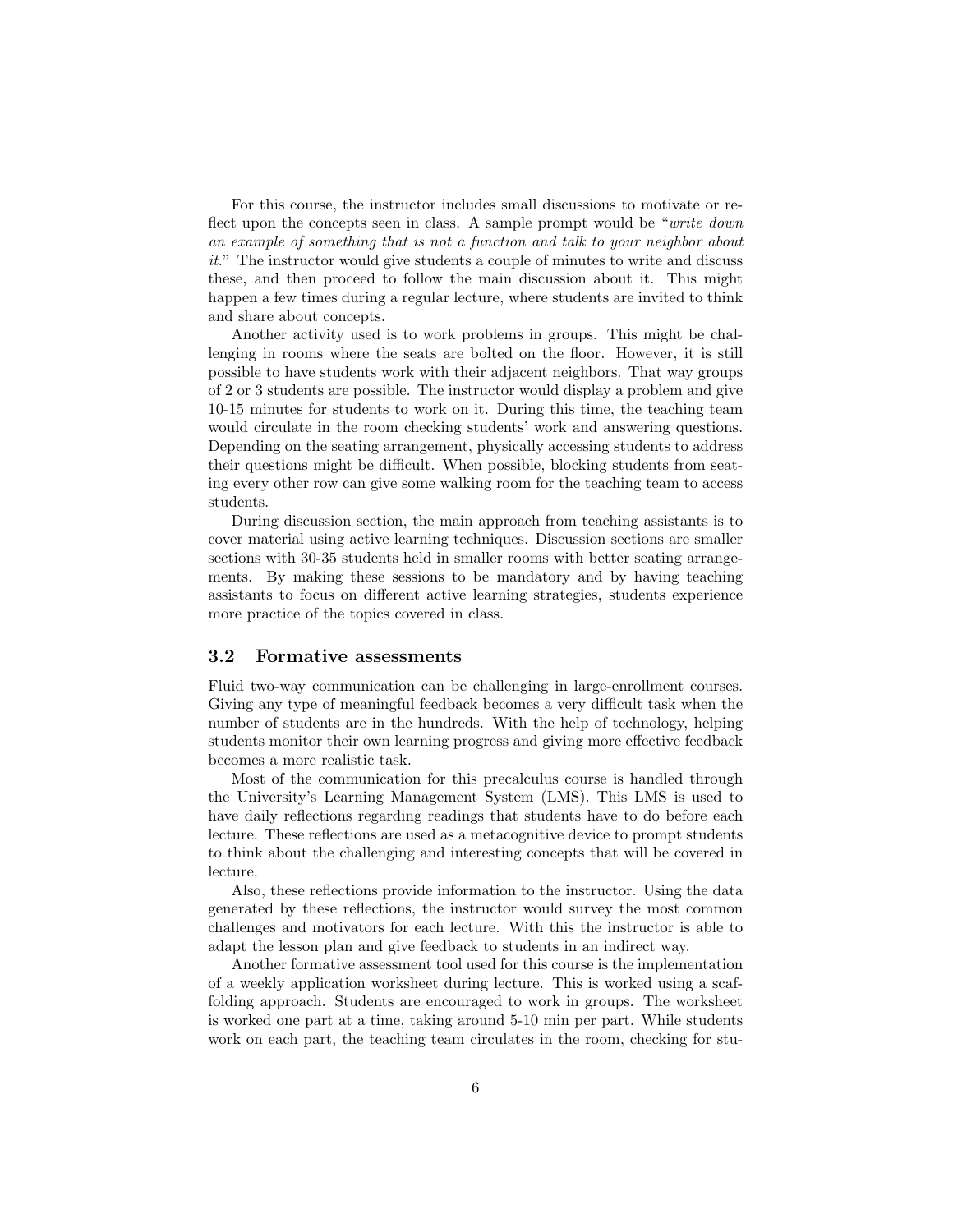dent progress and answering questions. The instructor then asks the students for ideas on how to solve each part and explains the most important points of the solution. Then moves to the next part.

### 3.3 Low-stakes assignments

With a big number of students, managing and grading multiple assignments becomes logistically complex. Even with large teaching teams, grading could be a very costly task. To a certain extent, it is possible to think that there are better ways to spend highly trained resources that could be of more benefit to the students. The use of automatic grading platforms can help with the more efficient usage of resources while giving students the opportunity of more practice.

These platforms are well suited for low-stakes assignments. It is possible to assess computational exercises, multiple-choice questions, and numerical questions while giving accurate and effective feedback to students.

This feature enabled the incorporation of small exercises in readings that students completed before each lecture day. This gives them the opportunity assess their readings immediately. At the same time, having more of these assignments make each of them to have less weight in their overall grade. This takes pressure off from students and helps them to try more honestly, without focusing on getting the question right, but more on assessing their own understanding.

Likewise, using automatic grading platforms enables to have more accurate grades for homework. There is weekly homework for this class, consisting of 15-20 problems per week. This would be an equivalent of at least 300 humanhours per week devoted only to grading. In practice, this is hardly the case and graders resort to selecting 1-2 problems to grade. This introduces the problem of becoming bias towards students that happened to have these particular problems correct.

## 4 Methodology

We analyze the impact of a highly-structured course on student performance by examining the performance gap in student cohorts of the same course in two different years. These courses were held during the Fall quarter with similar incoming frosh students.

For this, we study the behavior of students in two precalculus courses, one during the Fall quarter 2018, and the other during the Fall quarter 2019. These courses had a similar high-structure and were taught by the same instructor. Both of these classes were large-enrollment (203 students for the 2018 course and 179 students for the 2019 course).

We analyze the impact of structure on student performance by studying its development from the beginning until the end of the quarter. This effectively makes the initial performance of each cohort to be their own control group.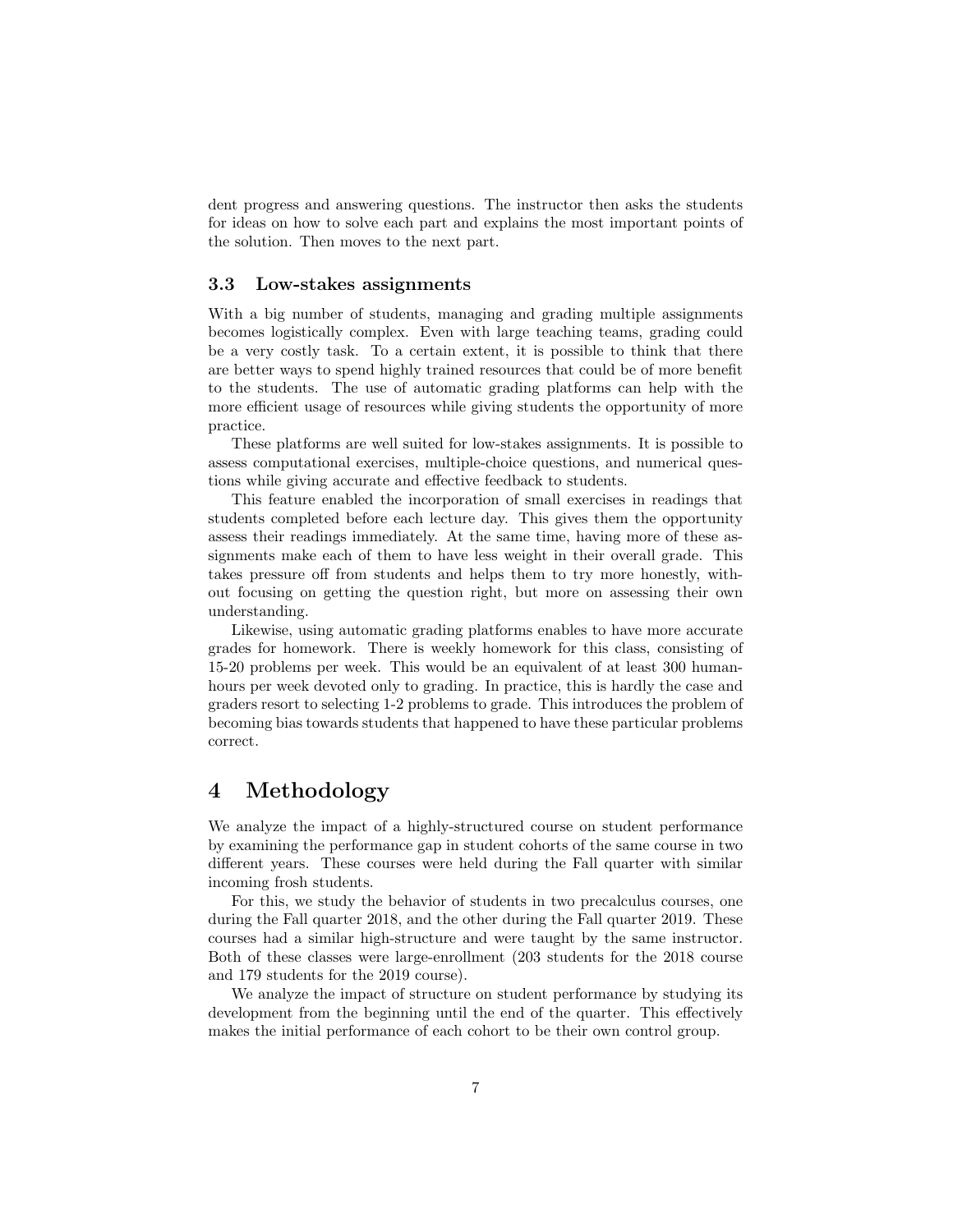The performance gap in students is analyzed by considering the behavior of the standard deviation on the normalized cumulative student grades throughout the quarter. In this way, we analyze the behavior of the performance of students as a group, as well as the impact of structure in lowering the difference in experiences that students could be exposed to.

There were a total of 94 assignments for the 2018 class and 96 for the 2019. These include daily in-class activities, online reflections, weekly worksheets, discussion section quizzes, exams, and projects, among others. The number of assignments made it possible to have this time-dependent analysis.

The time series analyzed is composed by the standard deviation of the normalized cumulative grades up to certain assignment of the entire class. For this, let  $X_n$  be the distribution of grades -in percentages- of the nth assignment for the class in chronological order. We consider the distribution of the normalized cumulative grades by considering,

$$
\hat{X}_n = \left(\frac{1}{\sum_{k=1}^n w_k}\right) \sum_{k=1}^n w_k X_k ,
$$

where the kth assignment is worth  $w_k$  percent of the total grade in the course. Let  $s_n$  be the standard deviation of  $\hat{X}_n$ . We are interested in finding a trend of the  $s_n$  to determine if there is an impact on the performance gap throughout the quarter. For this we analyze the behavior of  $s_n$  by performing a trend analysis using the Mann-Kendall Trend Test [22, 28, 26, 21].

## 5 Results

The time series for the standard deviation of the normalized cumulative grades for both groups are shown in Figure 2. It is important to remark that these time series are labeled by assignment number in chronological order and not by date. Since the courses had at least one assignment per day, the analysis of these time series accurately reflects the development of student performance throughout the quarter.

The results of the trend analysis can be found in Table 1. For both courses, the Mann-Kendall trend test rejects the null hypothesis that the data does not present any trends with the alternative hypothesis of a decreasing trend.

These results show that the high-structure used in both courses impacted the grade distribution, considerably reducing the initial standard deviation gap. This implies that towards the end of the quarter, the performance of students became less disperse.

## 6 Conclusions

Large-enrollment courses present several intrinsic challenges for both instructors and students. Effective teaching and learning become difficult as the number of students increase.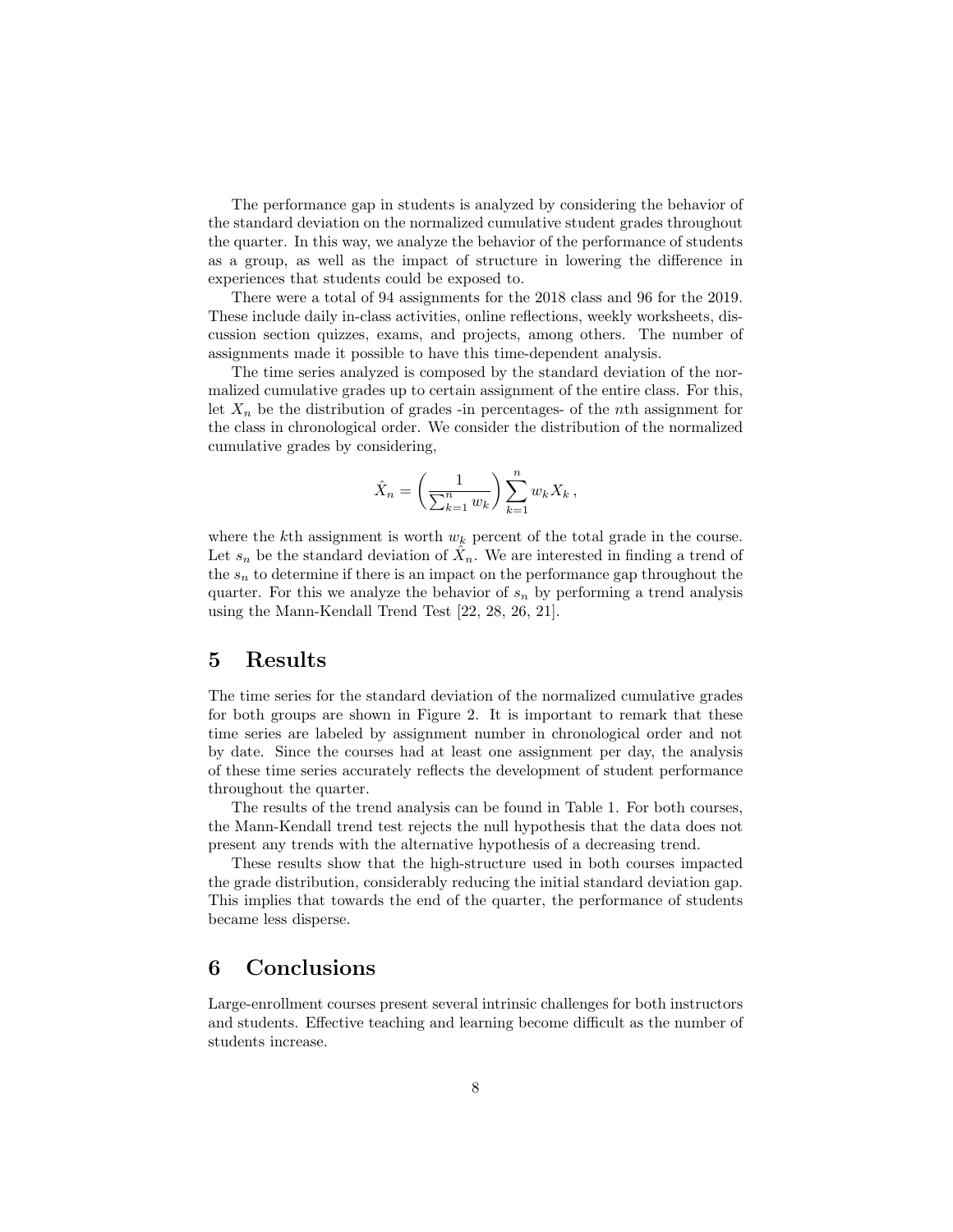

Figure 2: Standard deviation of normalized cumulative grades for each course throughout the quarter.

| Course                                                   | Mann-Kendall Trend Test |                  |                       |                                    |                          |
|----------------------------------------------------------|-------------------------|------------------|-----------------------|------------------------------------|--------------------------|
|                                                          |                         |                  | z-value $\tau$ -value | <i>p</i> -value                    | Trend                    |
| MATH 3 - FALL 2018 -1105.0<br>MATH 3 - FALL 2019 -2112.0 |                         | -3.606<br>-6.682 | $-0.253$<br>$-0.463$  | 0.00031<br>$2.360 \times 10^{-11}$ | Decreasing<br>Decreasing |

Table 1: Trend Analysis

A good framework to assess and address these issues is the use of highstructure on the design and implementation of large-enrollment courses. Highlystructured courses include formative assessments, active learning activities, and low-stakes assignments. These practices can be achieved even in large-enrollment courses with the use of technology and teaching teams.

Moving into a high-structure region can improve the performance in a course of students as a whole. Addressing scalability, engagement, and feedback in a course with low-stakes assignments, active learning activities, and formative assessments, lowers the performance gap in large-enrollment courses.

## References

- [1] Stephanie Ahlfeldt\*, Sudhir Mehta, and Timothy Sellnow. Measurement and analysis of student engagement in university classes where varying levels of pbl methods of instruction are in use. Higher Education Research & Development, 24(1):5–20, 2005.
- [2] Deborah Allen and Kimberly Tanner. Infusing active learning into the large-enrollment biology class: seven strategies, from the simple to complex. Cell biology education, 4(4):262–268, 2005.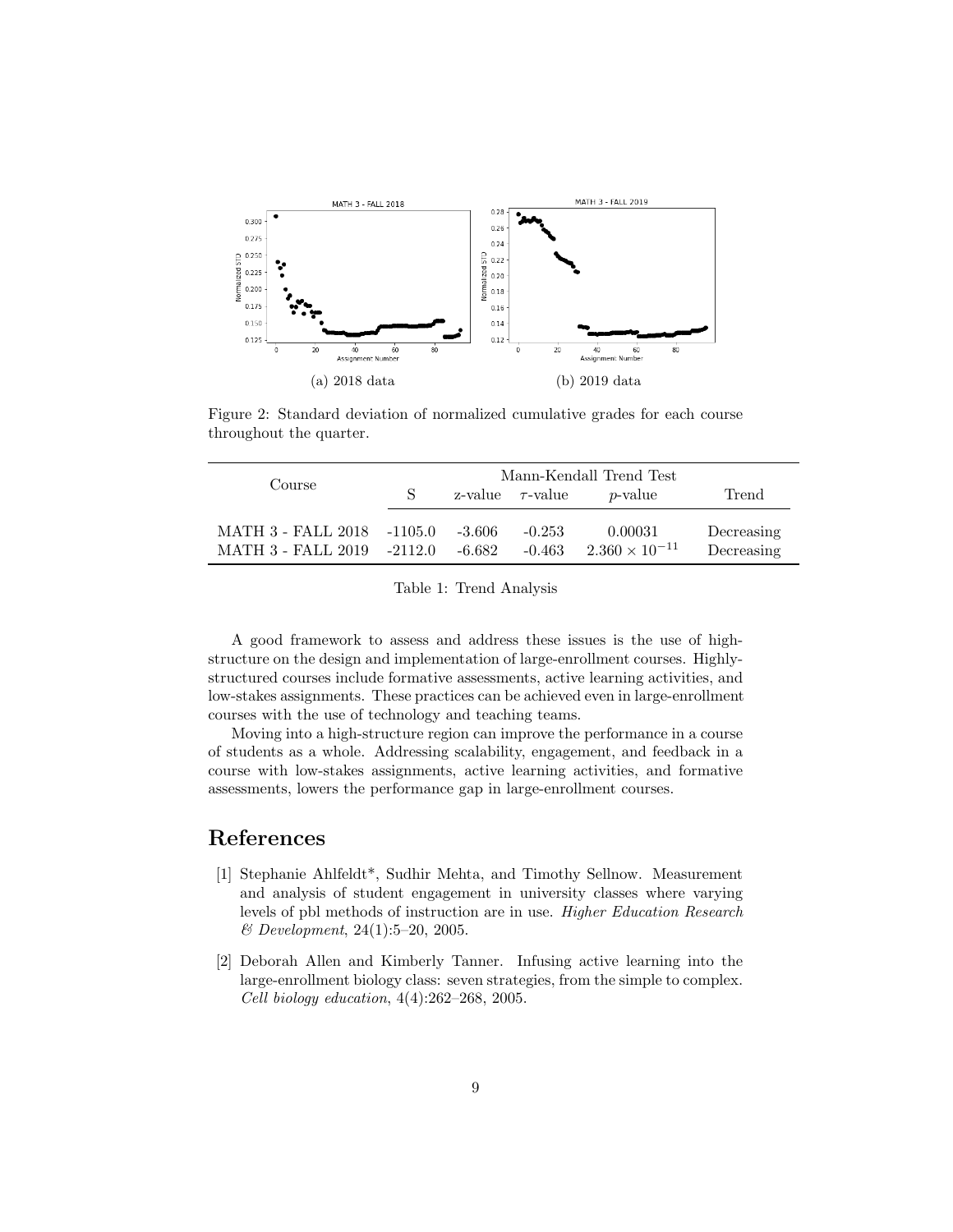- [3] Audrey L Amrein and David C Berliner. The effects of high-stakes testing on student motivation and learning. Educational leadership, 60(5):32–38, 2003.
- [4] Robert L Bangert-Drowns, Chen-Lin C Kulik, James A Kulik, and Mary-Teresa Morgan. The instructional effect of feedback in test-like events. Review of educational research, 61(2):213–238, 1991.
- [5] Robert J Beichner, Jeffery M Saul, David S Abbott, Jeanne J Morse, Duane Deardorff, Rhett J Allain, Scott W Bonham, Melissa H Dancy, and John S Risley. The student-centered activities for large enrollment undergraduate programs (scale-up) project. Research-based reform of university physics, 1(1):2–39, 2007.
- [6] J Biggs. Enriching large-class teaching. Teaching for Quality Learning at University, Open University Press/McGraw-Hill Education, Buckingham, pages 99–114, 2003.
- [7] Paul Black and Dylan Wiliam. Assessment and classroom learning. Assessment in Education: principles, policy & practice, 5(1):7–74, 1998.
- [8] André B Bondi. Characteristics of scalability and their impact on performance. In Proceedings of the 2nd international workshop on Software and performance, pages 195–203, 2000.
- [9] Emily J Borda, Andrew Boudreaux, Ben Fackler-Adams, Paul Frazey, Sara Julin, Gregory Pennington, and Jared Ogle. Adapting a student-centered chemistry curriculum to a large-enrollment context: Successes and challenges. Journal of College Science Teaching, 46(5), 2017.
- [10] Colin Bryson and Len Hand. The role of engagement in inspiring teaching and learning. Innovations in education and teaching international, 44(4):349–362, 2007.
- [11] Katelyn M Cooper, Virginia R Downing, and Sara E Brownell. The influence of active learning practices on student anxiety in large-enrollment college science classrooms. International Journal of STEM Education, 5(1):1– 18, 2018.
- [12] Lyn Corno and Ellen B Mandinach. The role of cognitive engagement in classroom learning and motivation. Educational psychologist, 18(2):88–108, 1983.
- [13] Sehoya H Cotner, Bruce A Fall, Susan M Wick, John D Walker, and Paul M Baepler. Rapid feedback assessment methods: Can we improve engagement and preparation for exams in large-enrollment courses? Journal of Science  $Education$  and Technology,  $17(5):437-443$ ,  $2008$ .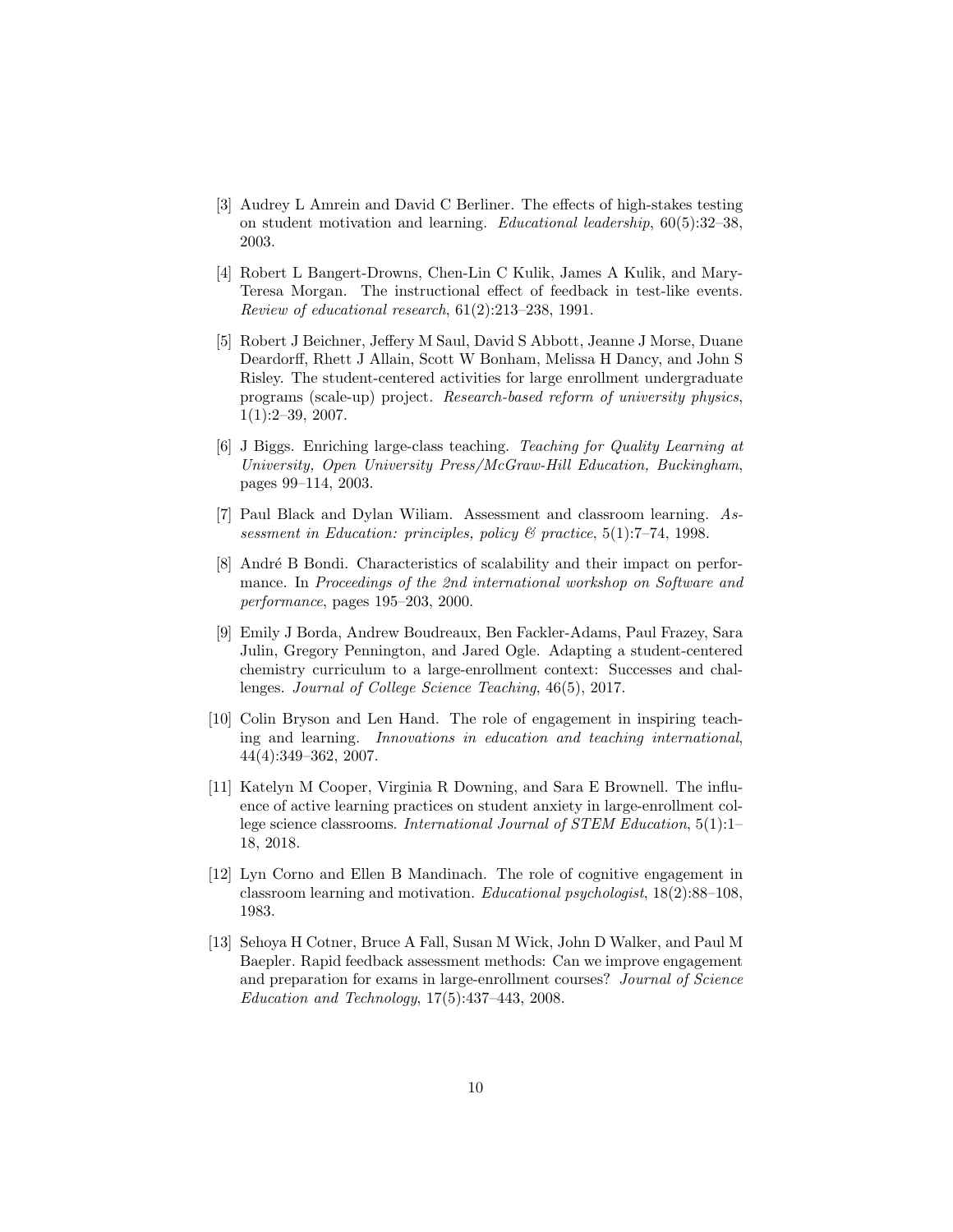- [14] Joe Cuseo. The empirical case against large class size: Adverse effects on the teaching, learning, and retention of first-year students. The Journal of Faculty Development, 21(1):5–21, 2007.
- [15] Scott Freeman, David Haak, and Mary Pat Wenderoth. Increased course structure improves performance in introductory biology. CBE—Life Sciences Education, 10(2):175–186, 2011.
- [16] Joel Geske. Overcoming the drawbacks of the large lecture class. College teaching, 40(4):151–154, 1992.
- [17] David C Haak, Janneke HilleRisLambers, Emile Pitre, and Scott Freeman. Increased structure and active learning reduce the achievement gap in introductory biology. Science, 332(6034):1213–1216, 2011.
- [18] Charles Henderson and Melissa H Dancy. Barriers to the use of researchbased instructional strategies: The influence of both individual and situational characteristics. Physical Review Special Topics-Physics Education Research, 3(2):020102, 2007.
- [19] William G Hopkins and Bryan FJ Manly. Errors in assigning grades based on tests of finite validity. Research quarterly for exercise and sport, 60(2):180–182, 1989.
- [20] Paul WW Hunter. The use of a computer-assisted personalized approach in a large-enrollment general chemistry course. University Chemistry Education, 2000.
- [21] Md. Manjurul Hussain and Ishtiak Mahmud. pymannkendall: a python package for non parametric mann kendall family of trend tests. Journal of Open Source Software, 4(39):1556, 2019.
- [22] Maurice G Kendall. A new measure of rank correlation. Biometrika, 30(1/2):81–93, 1938.
- [23] Hye-Jung Lee and Ilju Rha. Influence of structure and interaction on student achievement and satisfaction in web-based distance learning. Journal of Educational Technology & Society, 12(4):372–382, 2009.
- [24] Jean MacGregor, James L Cooper, Karl A Smith, and Pamela Robinson. Strategies for Energizing Large Classes: From Small Groups to Learning Communities. The Jossey-Bass Higher and Adult Education Series. ERIC, 2000.
- [25] George F Madaus and Marguerite Clarke. The adverse impact of high stakes testing on minority students: Evidence from 100 years of test data. 2001.
- [26] Henry B Mann. Nonparametric tests against trend. Econometrica: Journal of the econometric society, pages 245–259, 1945.